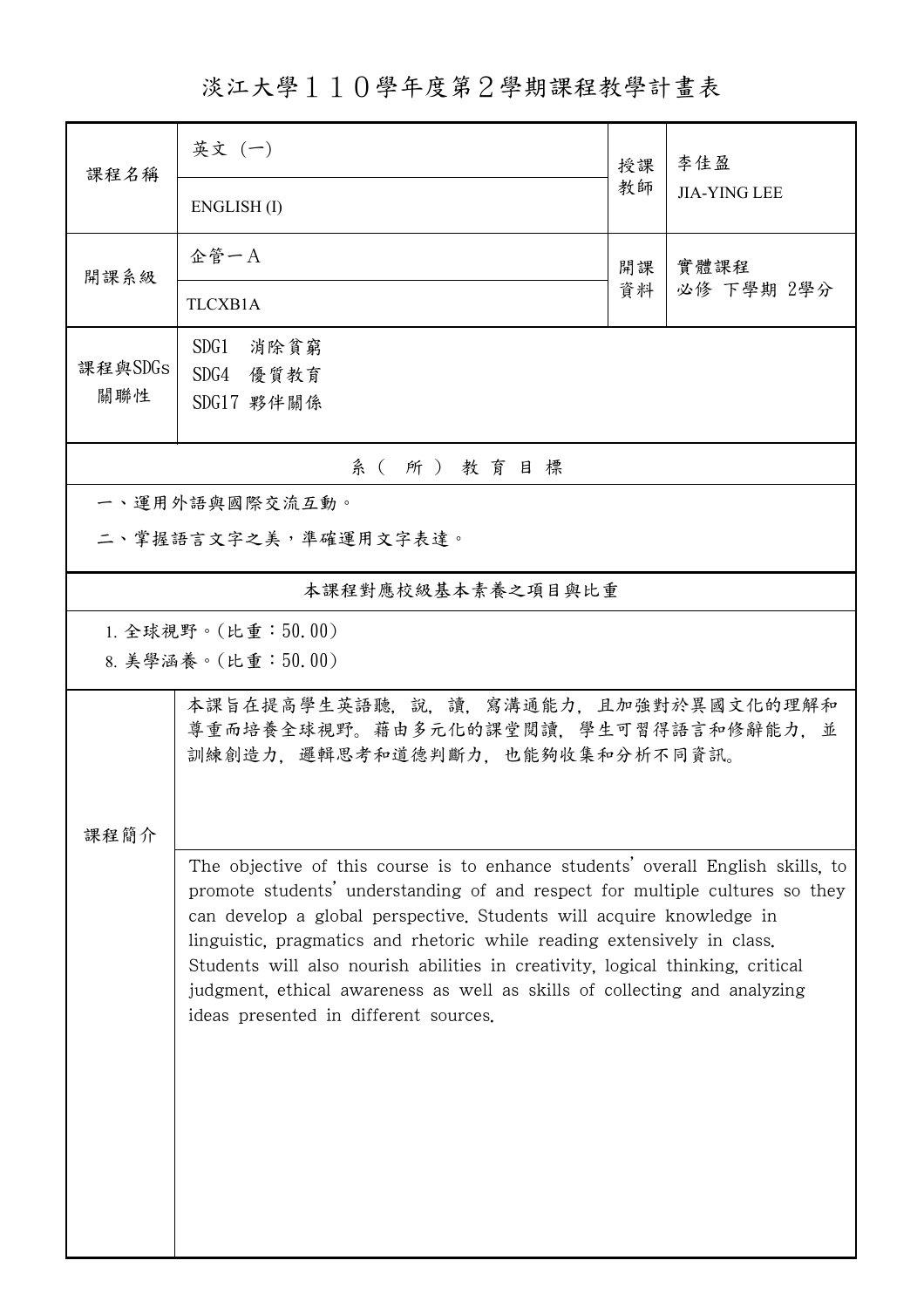## 本課程教學目標與認知、情意、技能目標之對應

將課程教學目標分別對應「認知(Cognitive)」、「情意(Affective)」與「技能(Psychomotor)」 的各目標類型。

一、認知(Cognitive):著重在該科目的事實、概念、程序、後設認知等各類知識之學習。

二、情意(Affective):著重在該科目的興趣、倫理、態度、信念、價值觀等之學習。

三、技能(Psychomotor):著重在該科目的肢體動作或技術操作之學習。

| 序<br>號         | 教學目標(中文)                                                                       |                          |            | 教學目標(英文)                                                                                                                                                                                                                                                                                                  |      |  |  |  |
|----------------|--------------------------------------------------------------------------------|--------------------------|------------|-----------------------------------------------------------------------------------------------------------------------------------------------------------------------------------------------------------------------------------------------------------------------------------------------------------|------|--|--|--|
|                | 1.能說出或寫出該語言國之社會與<br>文化特色                                                       |                          |            | Be able to express the social and cultural features of<br>the target country                                                                                                                                                                                                                              |      |  |  |  |
| $\overline{2}$ | 運用英語自我介紹、對話、提<br>1.<br>出問題或說出感想。<br>2. 書寫文法正確的英文句子。<br>3. 理解英文文章的大意、組織與<br>用字。 |                          |            | 1. To help students use English to introduce<br>themselves, carry out a conversation, raise questions,<br>or express opinions.<br>2. To teach how to write grammatically correct<br>sentences in English.<br>3. To help students understand the main idea.<br>organization, and diction of English texts. |      |  |  |  |
|                |                                                                                |                          |            | 教學目標之目標類型、核心能力、基本素養教學方法與評量方式                                                                                                                                                                                                                                                                              |      |  |  |  |
| 序號             | 目標類型                                                                           | 院、系 $(\kappa)$  <br>核心能力 | 校級<br>基本素養 | 教學方法                                                                                                                                                                                                                                                                                                      | 評量方式 |  |  |  |
| 1              | 認知                                                                             |                          | 18         | 講述                                                                                                                                                                                                                                                                                                        | 測驗   |  |  |  |
| 2              | 認知                                                                             |                          | 18         | 講述                                                                                                                                                                                                                                                                                                        | 測驗   |  |  |  |
| 授課進度表          |                                                                                |                          |            |                                                                                                                                                                                                                                                                                                           |      |  |  |  |
| 週次             | 日期起訖                                                                           |                          |            | 內 容 (Subject/Topics)                                                                                                                                                                                                                                                                                      | 備註   |  |  |  |
| $\mathbf{1}$   | $111/02/21$ ~<br>111/02/25                                                     | Orientation              |            |                                                                                                                                                                                                                                                                                                           |      |  |  |  |
| $\overline{2}$ | $111/02/28$ ~<br>111/03/04                                                     | Reading                  |            |                                                                                                                                                                                                                                                                                                           |      |  |  |  |
| 3              | $111/03/07$ ~<br>111/03/11                                                     | Reading (continued)      |            |                                                                                                                                                                                                                                                                                                           |      |  |  |  |
| 4              | $111/03/14$ ~<br>111/03/18                                                     | Reading (continued)      |            |                                                                                                                                                                                                                                                                                                           |      |  |  |  |
| 5              | $111/03/21$ ~<br>111/03/25                                                     | Reading (continued)      |            |                                                                                                                                                                                                                                                                                                           |      |  |  |  |
| 6              | $111/03/28$ ~<br>111/04/01                                                     | Reading (continued)      |            |                                                                                                                                                                                                                                                                                                           |      |  |  |  |
| 7              | $111/04/04$ ~<br>111/04/08                                                     | Holiday                  |            |                                                                                                                                                                                                                                                                                                           |      |  |  |  |
| 8              | $111/04/11$ ~<br>111/04/15                                                     | Review                   |            |                                                                                                                                                                                                                                                                                                           |      |  |  |  |
| 9              | $111/04/18$ ~<br>111/04/22                                                     | composition              |            |                                                                                                                                                                                                                                                                                                           |      |  |  |  |
| 10             | $111/04/25$ ~<br>111/04/29                                                     | 期中考試週                    |            |                                                                                                                                                                                                                                                                                                           |      |  |  |  |
|                |                                                                                |                          |            |                                                                                                                                                                                                                                                                                                           |      |  |  |  |